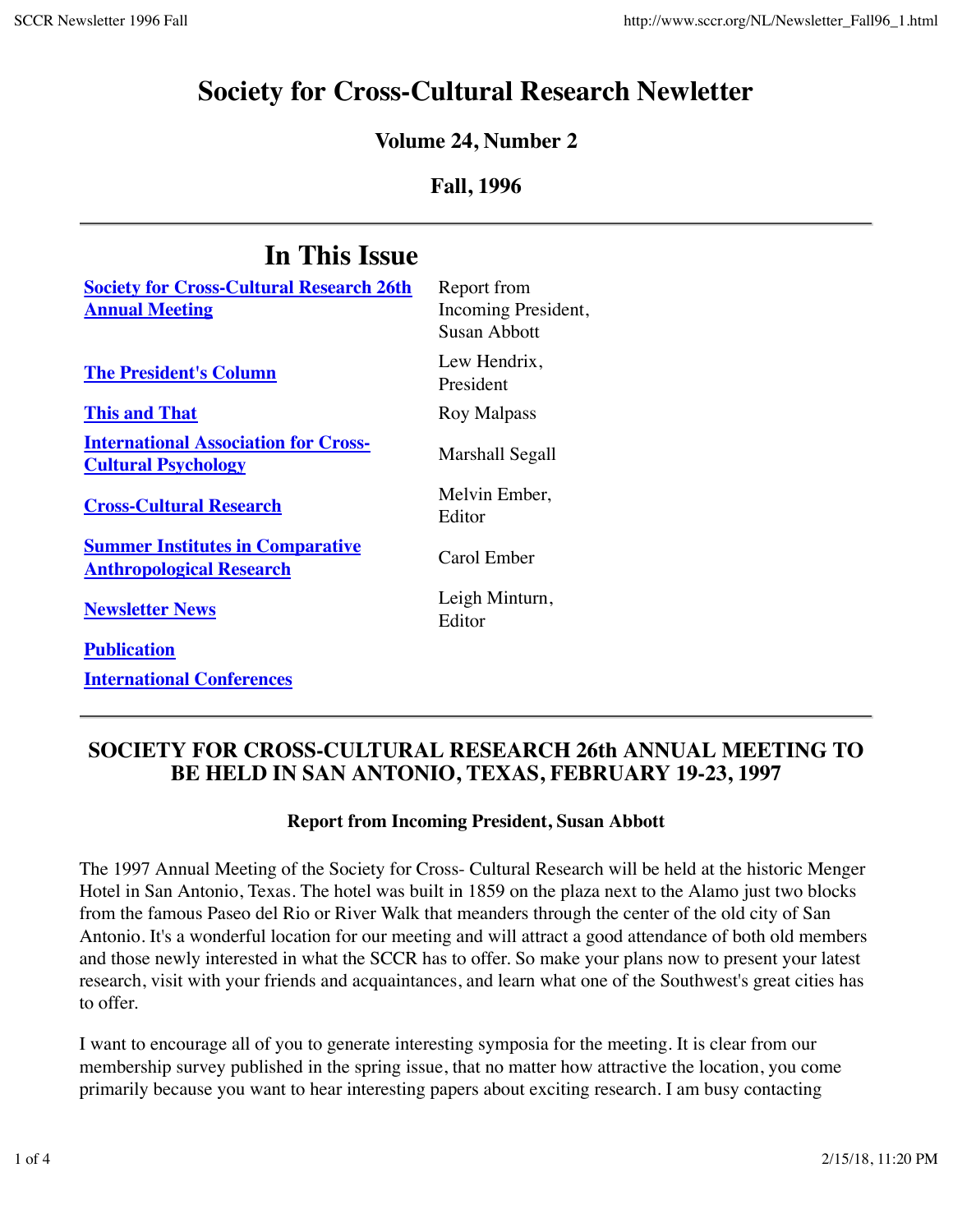people and encouraging them to get involved. I want all of you to do the same so that we can create a memorable meeting for all of us. We've got a great location so let's put together a great intellectual experience to go along with it!

This year, as Program Chair, I am open to different formats for sessions. The traditional format of related papers, each getting 15-20 mins is fine as far as it goes. But it is not the only possibility. Perhaps you are interested in hearing one or two people discuss at greater length recent works on the same or closely related topics followed by substantial time for in depth discussion with the audience. Perhaps you would like to have a workshop on some interesting and potentially useful methodologies you've always wanted to learn more about. Whom might we ask to give this kind of workshop? If you have ideas, contact me by e- mail, letter, or phone and let me hear about them. I'll follow through and arrange these kinds of events. Registration forms are at the end of this newsletter.

The meetings will begin Wednesday evening with registration and a reception; the first paper sessions will start at 9:00 AM on Thursday morning and continue through Sunday morning. The banquet will be scheduled for Friday night. There will be at least one other evening reception with cash bar. I am planning the usual morning coffee services to help you get your eyes open and your minds in gear.

If you have never visited San Antonio, you are in for a treat. The weather should be pleasant in late February. San Antonio dates from the early eighteenth century and has an old Spanish flavor and multicultural heritage. Nearby are several old Spanish mission sites; and the hill country towns to the north like New Braunfels reflect their origins in substantial German settlement in the last century. It's the former starting point of the Chisholm Trail. The city is home to several museums with foci as diverse as Texas prehistory and history, circus memorabilia, fine arts, and U.S.Army medicine from the Civil War to the present. There are botanical gardens, 3 lakes within the city limits offering sailboating and fishing, and for the exercise-minded --3 one mile jogging trails through the downtown area. Many excellent restaurants are available including dinner boats boarded from the Paseo del Rio. I will be sure to schedule sufficient free time during the meeting so that you can taste something of this attractive city.

#### **HOTEL RESERVATIONS FOR THE 1997 ANNUAL MEETING**

The Menger is an attractive historic hotel in central San Antonio. The room rates for our meeting are a standard \$90 per night for both single and double occupancy. These are a special group rate. The hotel will guarantee this rate until January 19, 1997. After that time it will release any remaining rooms and you will not get our group rate. Room rates are subject to local tax which is currently 15%.

Hotel self parking is currently \$4.95 plus 7.5% tax per day; valet parking is \$9.95 per day. Hotel reservations can be made directly with the reservation service of the Menger Hotel in San Antonio. Their toll free number is 1-800-345- 9285. Be sure to name the SCCR when you make your reservation so you can get our special room rate.

#### **AIR TRANSPORTION**

Group rates have been arranged through American Airlines which has a hub in the Dallas/Ft.Worth airport north of San Antonio. They have many flights each day connecting to San Antonio. To arrange your tickets through American Airlines and receive the group discount, you must phone their First Call Desk at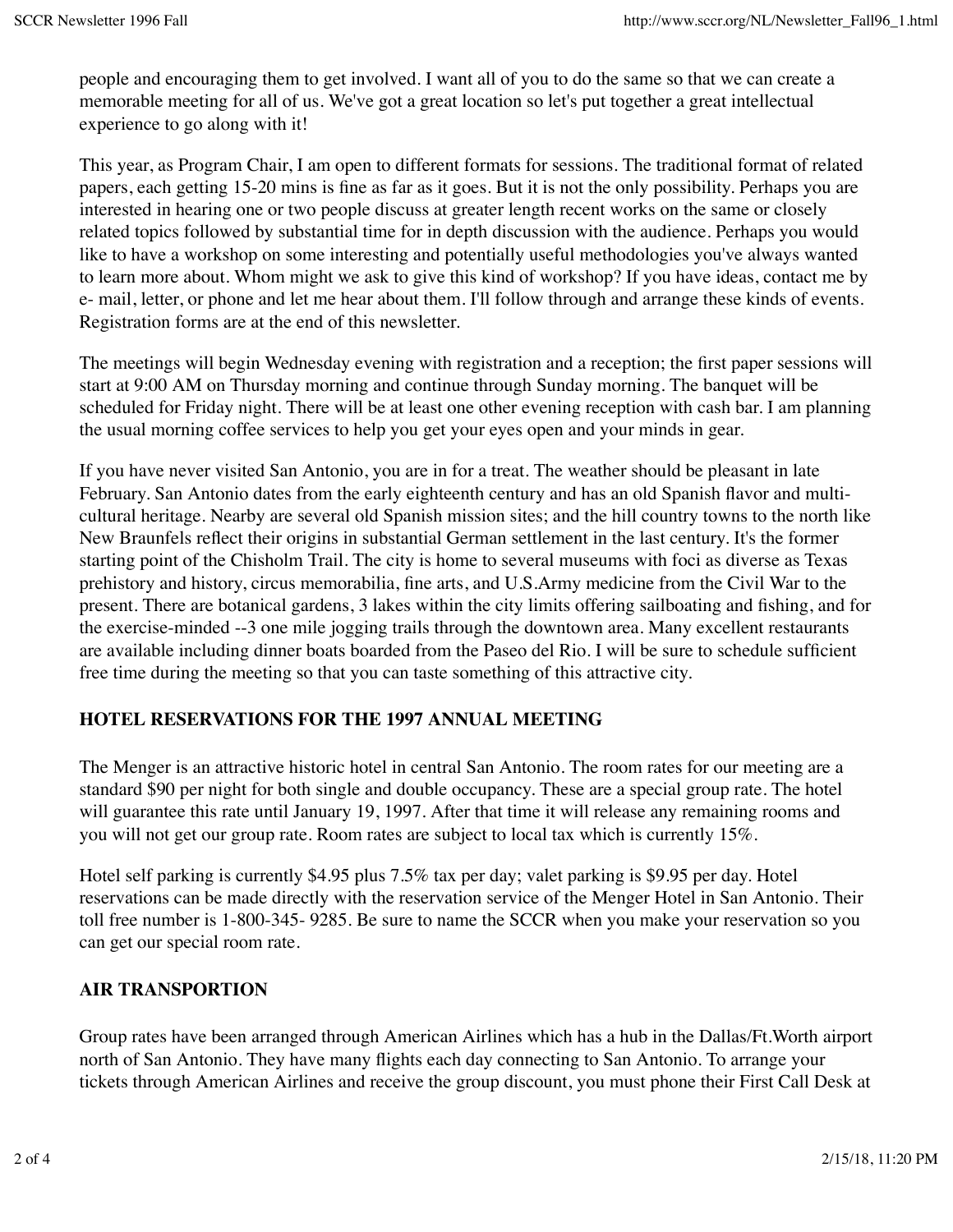1-800- 221-2255 and give our Star File # 1327LS. This is the only way you can receive our special discount. Be sure to tell them when you call to make your reservations that you are traveling to attend the Society for Cross- Cultural Research's Annual Meeting so proper credit can be given.

#### **GROUND TRANSPORTATION**

For those wary of the air, Amtrak stops in San Antonio with 3 times a week on the Miami/Los Angles route; 3 times a week on the Chicago route; and there is daily service via Austin, Ft.Worth/Dallas, Little Rock, St.Louis, and Springfield.

The San Antonio Airport is 13 miles north of the city center and is served by several airlines. Taxi fares from the airport to the city center are \$14-\$16. There are also airport shuttle services provided by Star Shuttle. They charge \$6 one way; reservations can be made by phoning (210) 341-6000. 24-hour advance reservations are recommended. Auto rental services are available at the airport from all the major national chains. You might also consider some of the locals like Chuck's Rent-A-Clunker (210) 922-9464.

Within the city, street cars provide rapid transit about the city and will get all of us to the historical sites. including the Spanish Governor's Palace, La Villita, St. Paul Square, the Southwest Crafts Center, Institute of Texan Cultures and the King William area. There are 95 regular bus routes in the city, 4 regular downtown streetcar routes, as well as taxis. You will do just fine without a car.

#### **AN HISTORICAL NOTE**

Both the Alamo and the Chisholm trail are part of American history and folklore. The Alamo is one of many mission-forts that Spanish priest founded in their new-world territories. Texas was a province of Mexico until the American and some Mexican settlers, dissatisfied with authoritarian rule from the distant Mexico city, proclaimed their independence in 1835. On February 23, 1836, the army of the Mexican General Santa Ana, attacked the Alamo. The 183 Texans stationed in the mission.held out under siege, to give the Texan troops, under General Sam Houston time to organize. When Santa Ana finally took the Alamo on March 6, his troops shot the wounded and burned all bodies. The dead included two popular folk heros, Davy Crockett a famous frontiersman and congressman from Tennessee, and James Bowie, inventor of the bowie knife, a hunting knife and weapon widely used by western settlers. The news incited widespread public indignation. Six weeks after the fall of the Alamo the Sam Houston's Texas troops of defeated Santa Ana's army, captured the Mexican General and established the free Republic of Texas, with Huston as its first Governor. The battle cry "Remember the Alamo" has remained as part of the folklore of Texas and the United States.

The Chisholm trail is the most famous and one of the longest of the cattle drive trails used by Texan ranchers after the civil war to drive to Missouri where they could be shipped to Eastern states on the newly built transcontinental railroad. The Chisholm trail was over 1000 miles long.

Top of this page Return to SCCR Home Page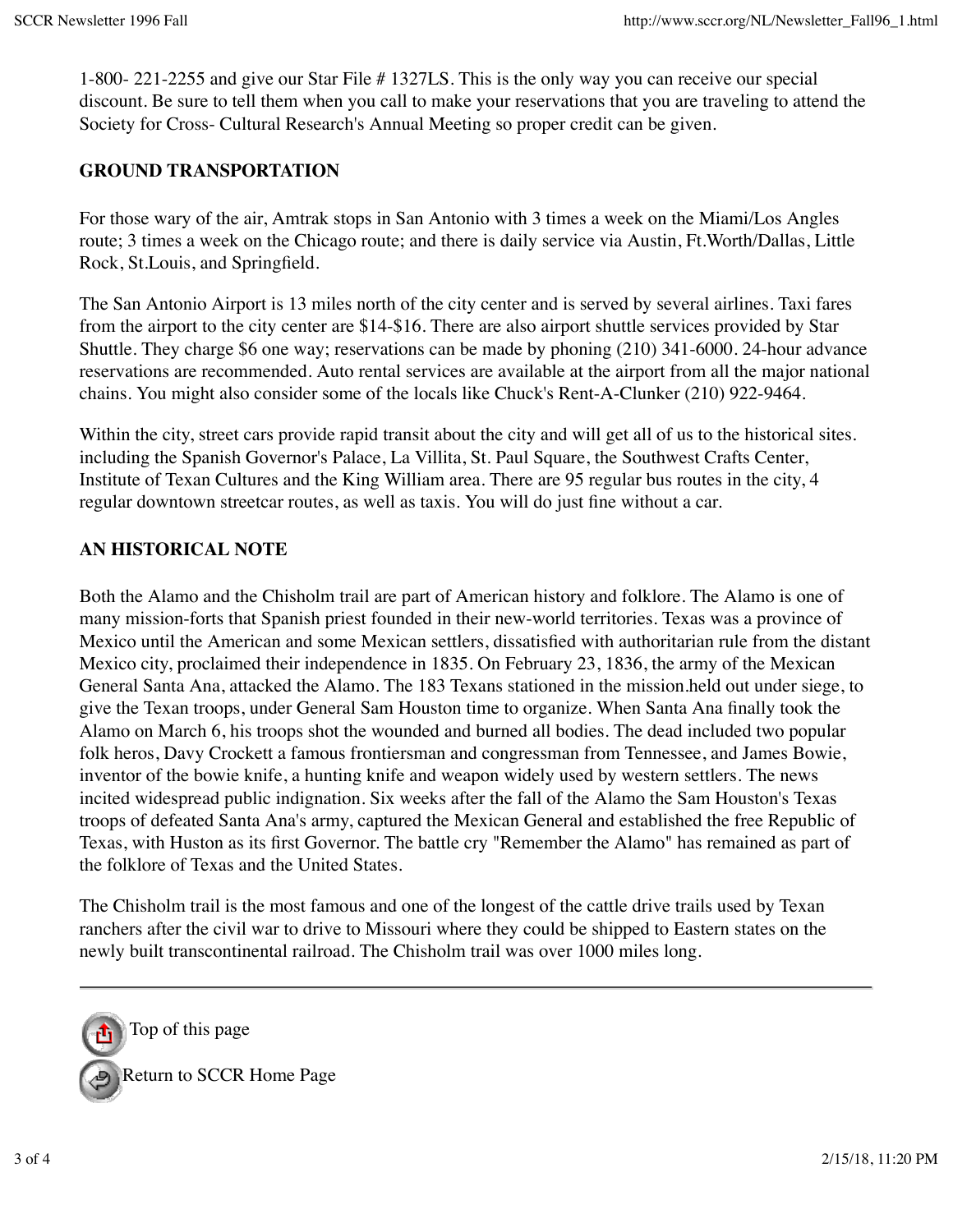**Society for Cross-Cultural Research** Г.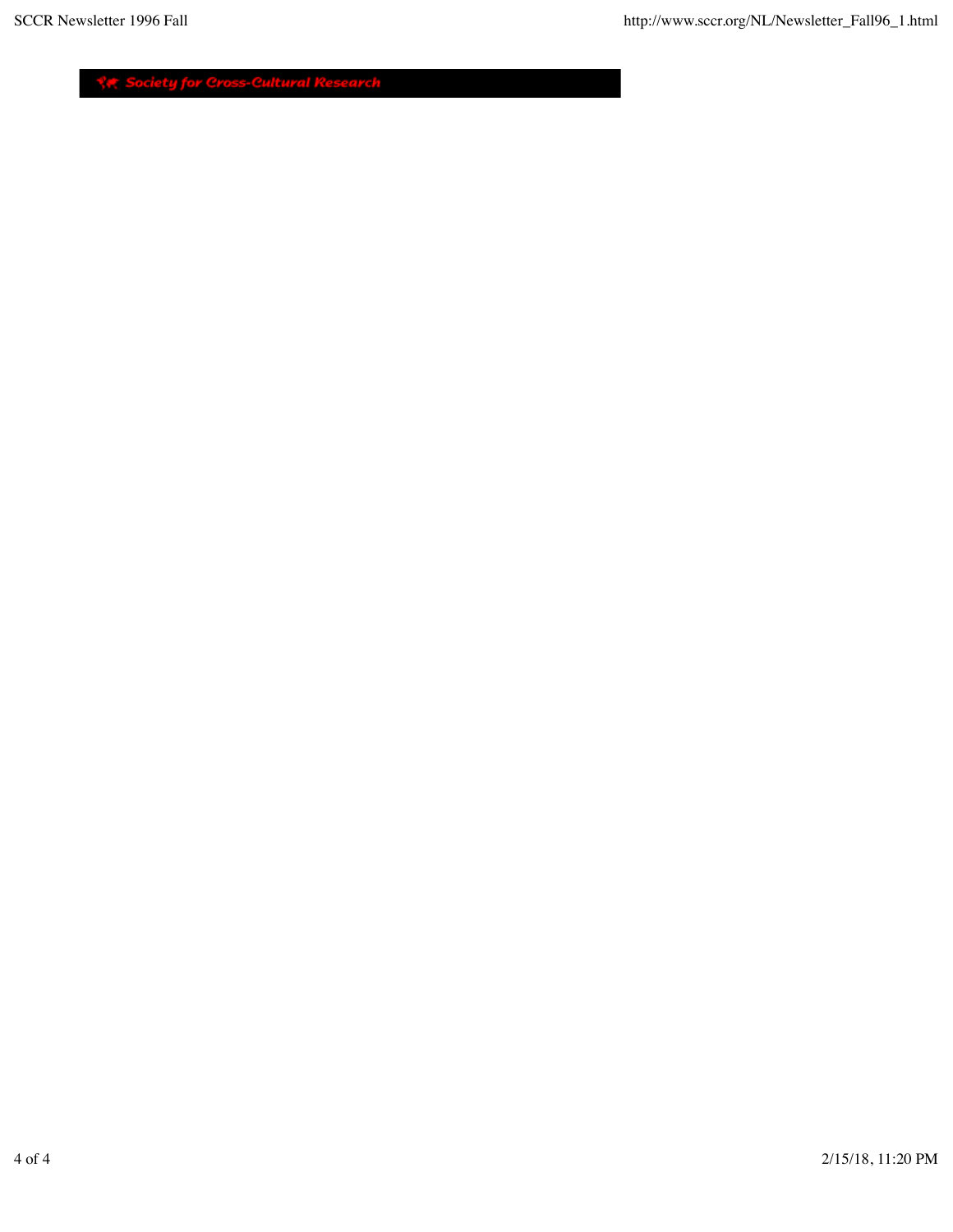## **THE PRESIDENT'S COLUMN**

#### by Lew Hendrix



Recently concerns have been expressed about the financial health of the SCCR. While the Society is solvent, one current concern is that the Society must purchase more copies of our journal from Sage Publishers than we send out to members. Several suggestions were made for closing this gap at the 1996 business meeting in Pittsburgh. While we plan to renegotiate this part of the contract with Sage, we are also trying to gain about forty or fifty new

members for the SCCR. Blanket advertising is generally expensive and ineffective for a specialized group like the SCCR. In its place we have devised a three-pronged approach for advertising that is either less expensive or more directed than are blanket mailings.

First, Bill Divale has prepared a new brochure on the SCCR. We plan for members to urge colleagues who are interested in comparative research to join the Society and to send them copies of the brochure. If you want your copies right away, just e-mail me (lhendrix@siu.edu) or call (618-453-7625). Be sure to indicate how many copies you want and the slow-mail address where you will receive them. Otherwise, you can pick up your copies next February at our meeting in San Antonio. These brochures also will be available for members of other social science organizations at their meetings.

A second prong is our new SCCR homepage on the internet, which Bill Gabrenya has up and running well, which may add to our visibility. Tell your friends and students about it. If you have not visited the website, have a look at it. The URL is: http://www.fit.edu/CampusLife/clubs-org/sccr

The third prong is free advertising in our own journal, *Cross-Cultural Research*. Mel Ember will be placing an ad with a membership form in each issue. Like the internet page, this advertising is free, except for the labor going into it. While we do not anticipate massive responses from any of these sources, a few journal or internet browsers may want to join the SCCR.

Another recurrent issue for the SCCR--one that may relate to membership--is the question of joint meetings with sister organizations oriented toward cross-cultural psychology and social networks. If SCCR were a lively and constructive presence at joint meetings, we might get a few new members. I do not know the pros and cons of joint meetings, or the extent of enthusiasm within SCCR. The council will discuss this possibility for the 1999 meeting. If you have ideas or opinions on this matter, please communicate them to me.

## **THIS AND THAT**

#### **Roy Malpass**



XCUL, the Cross-Cultural Psychology discussion list, is back on-line after an extended illness. Its address is: XCUL@UTEPA.BITNET or XCUL@utepvm.utep.edu. To subscribe you may send a message to listserv@utepvm.utep.edu that says: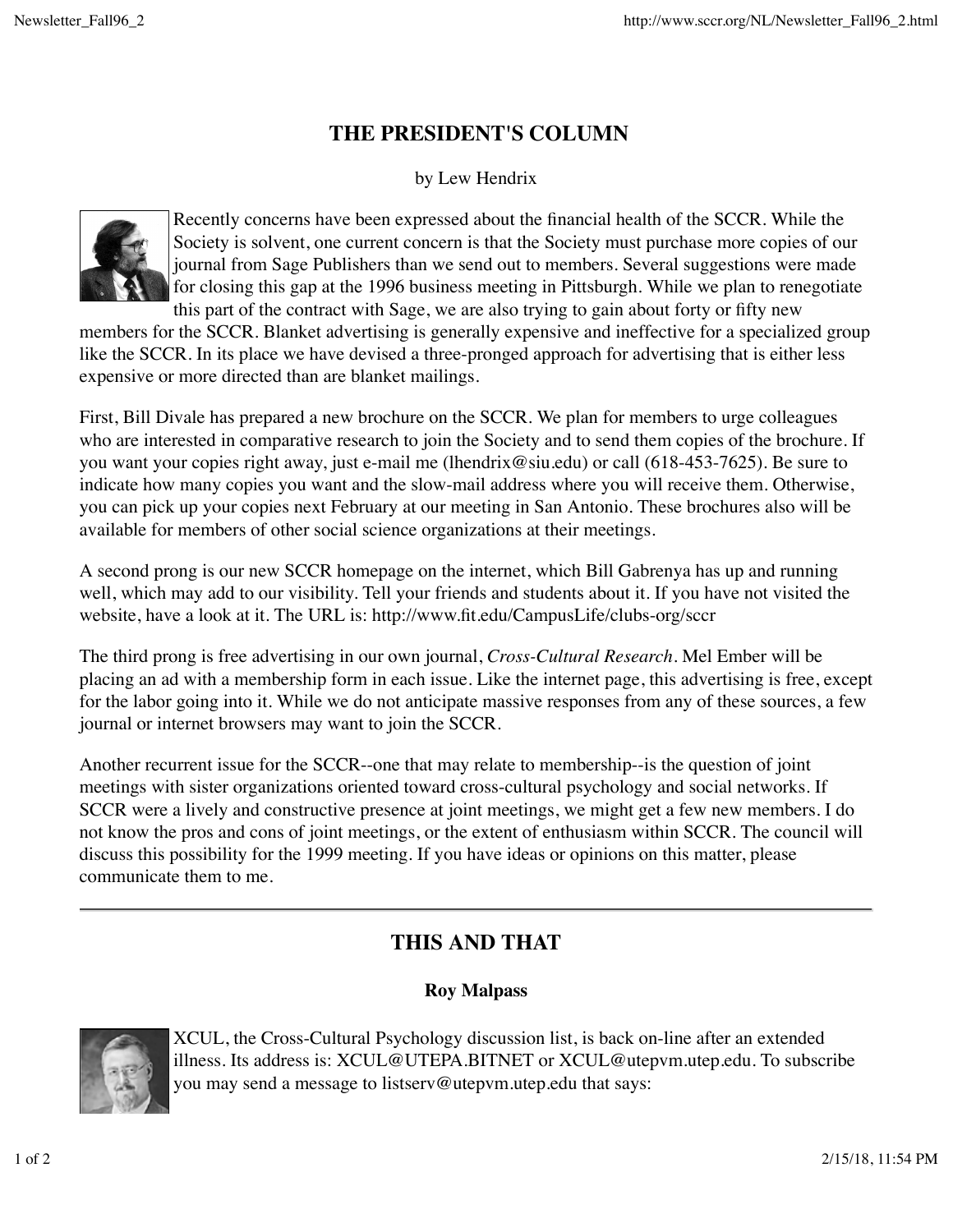sub xcul *your real name* 

The listserver will take your address from the message header. If you want to change addresses, you may leave the list by sending to LISTSERV@UTEPVM.UTEP.EDU the following message

signoff xcul

and then re-subscribing as described above. If you have difficulties with the list, let me know at rmalpass@utep.edu.

#### **International Association for Cross-Cultural Psychology**

**Marshall Segall, President, IACCP**



At the recent IACCP meetings in Montreal, there was discussion in the executive committee of dues structure, membership recruitment, and newsletter dissemination. No action was taken in respect of these issues regarding pooling efforts with SCCR. IACCP looks forward to continued cooperation with SCCR (viz.- a-vis, participation in each other's meetings), but will go it alone in recruitment, maintaining a separate dues structure, and disseminating its

newsletter. IACCP will continue to use regular mail for its newsletter (rather than e-mail) but it should be recalled that IACCP does have a Web page, where much of its news is available electronically.

Return to Newsletter Table of Contents Return to SCCR Home Page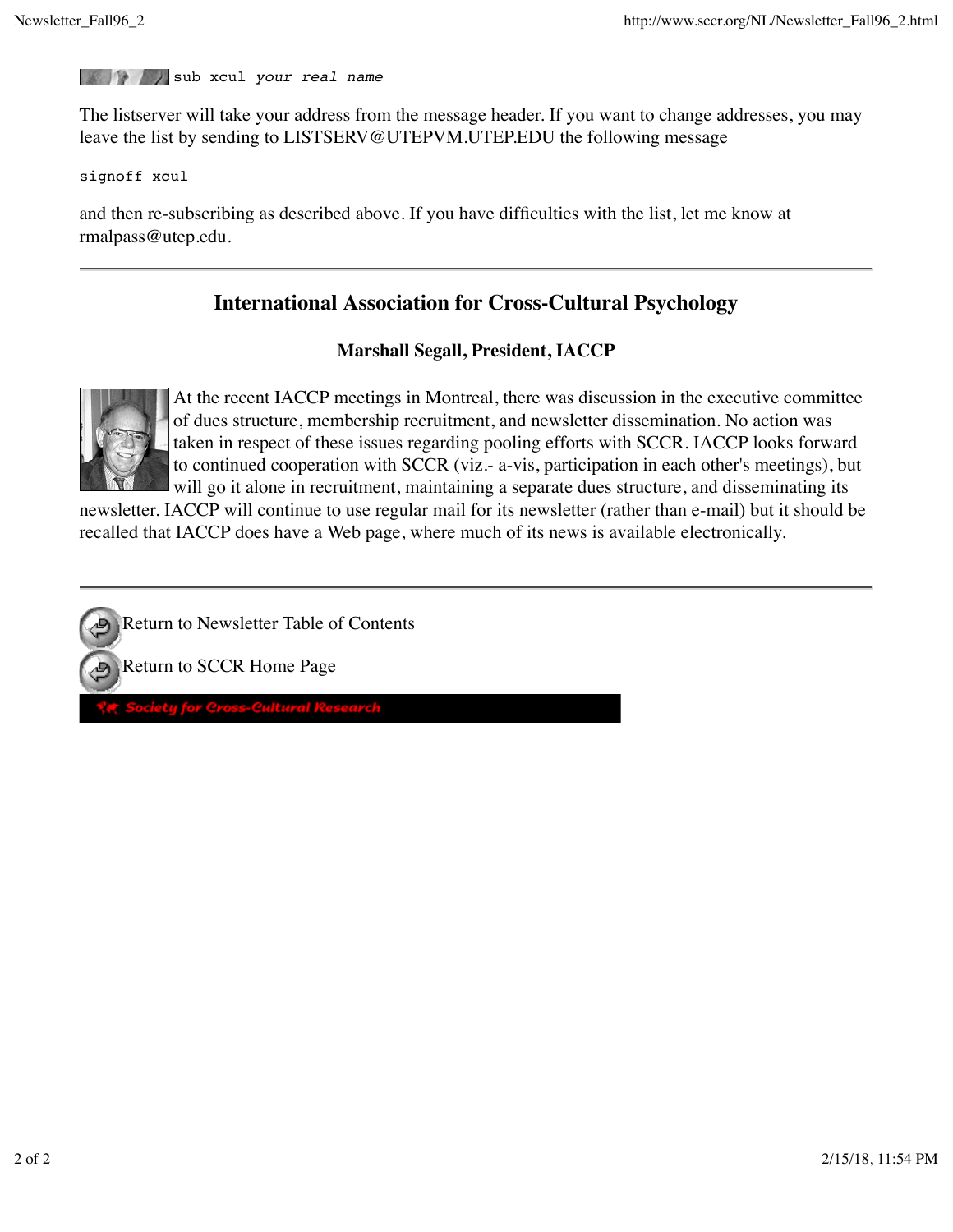## **Cross-Cultural Research**

#### **Mel Ember, Editor**

The scope of our journal *Cross-Cultural Research* has expanded. We now publish any studies that deal systematically with cross- cultural issues pertaining to the constants and variables of human behavior. This means that we are receptive to submissions from all the sciences dealing with humans on a global level (not just anthropology), including psychology, sociology, political sciences, economics, human ecology, and evolutionary biology. We are not interested in publishing studies that merely establish differences between cultures. Rather we prefer to publish studies that narrow down the explanatory possibilities by statistically linking the dependent variable(s) to possibly causal predictor(s).

In the few years since Sage Periodicals Press took over as publisher of the journal, subscriptions have more than doubled. It is encouraging that most of the new subscribers, in this age of declining library fortunes, are libraries in this and other countries. As editor of the journal, I am pleased that our efforts are reaching an expanding audience.

## **Summer Institutes in Comparative Anthropological Research**

#### **Carol Ember, Director**

The National Science Foundation, in a grant to the Human Relations Area Files, will support the fifth of six Summer Institutes in Comparative Anthropological Research. The next Institute will be held at the Claremont Colleges, Claremont, California (July 2 - August 12, 1997). The directors and principal instructors will be Carol R. Ember, Michael L. Burton, and Robert L. Munroe. Twelve participants will be accepted for the three-week intensive course in the design and execution of systematic comparisons.

Instruction will cover regional and worldwide comparisons, using primary and secondary data, and include lectures, discussion, and hands-on experience with coding, computerized data, and state-of-the art statistical methods. A large part of the training is developing individual projects based on each participant's interests. Tuition as well as room and board (on campus) will be provided to the invited participants. Preference will be given to applicants with a Ph.D. in anthropology who are interested in comparative anthropological research (but have had little or no training in it) and who teach or would like to teach research methods to graduates or undergraduates in the United States. For further information and instructions on how to apply, please contact:

Dr. Carol R. Ember, Executive Director Human Relations Area Files 755 Prospect Street New Haven, CT 06511

Telephone: (203) 764-9401 FAX:(203) 764-9404 e-mail: embercm@minerva.cis.yale.edu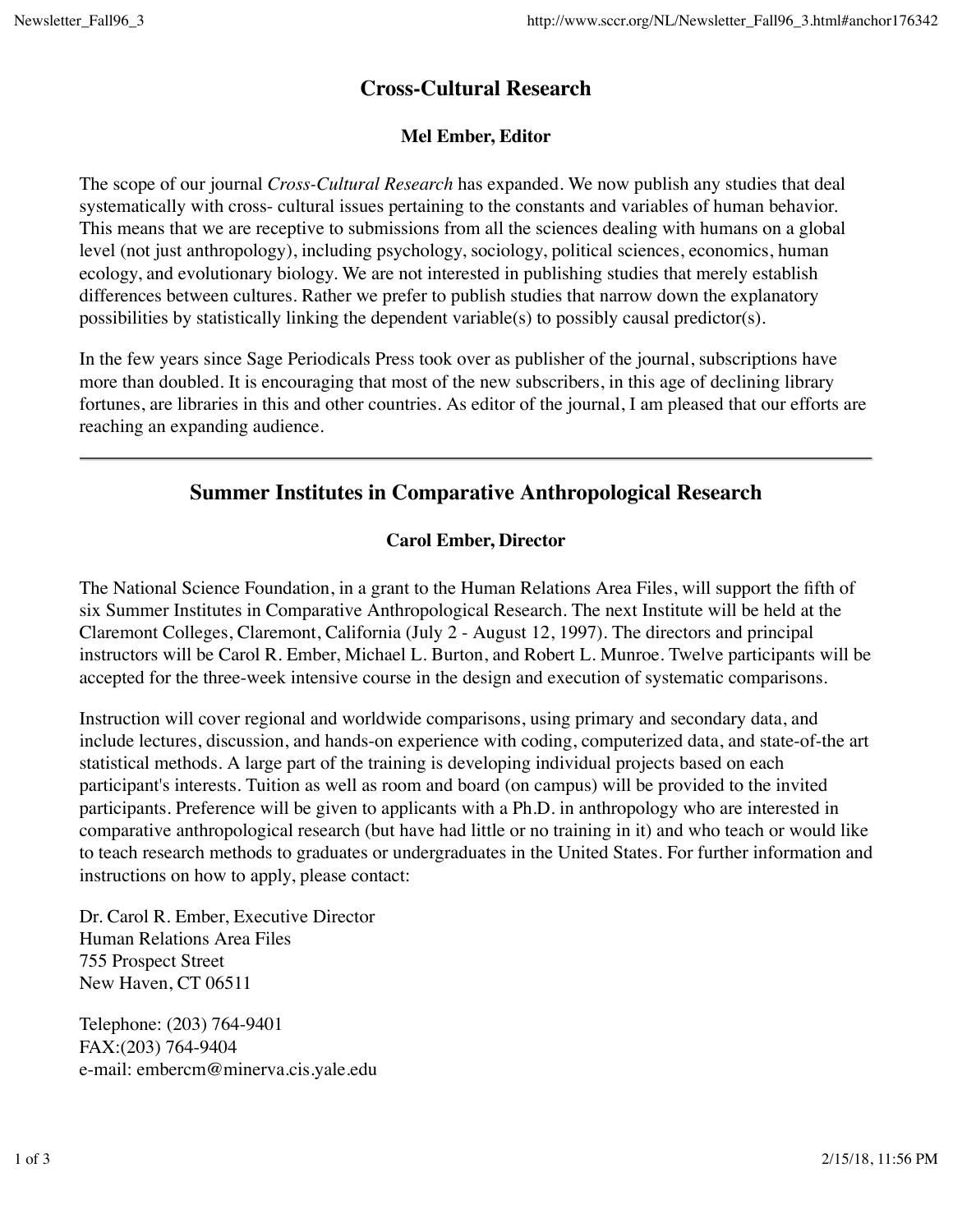Deadline for applications: March 15, 1997

The participants in last summer's institute held at the Claremont Colleges were: Salah Bassiouni, Eric Canin, Lewellyn Hendrix, John R. Johnson, Kathryn Kamp, Ann Metcalf, Sarah Soh, Margaret Swain, Lynn Thomas, Sita Venkateswar, and Stanley R. Witkowski

### **Newsletter News**

#### **Leigh Minturn, Editor**



This newsletter is in courier font and full page format to conform to the e-mail format being sent to SCCR members with e-mail addresses.

I have had little or no response to the following items in the spring newsletter: a) inquiries about women; b) mailing lists of potential SCCR members; c) questions concerning

scheduling and locations of meetings. d) response to discussions or sessions on cloistering  $\&$ chaperoning or definitions of cleanliness and purity Douglas Caulkins has had no response to discussion or session on history of technology.

If members will send me information about recently published books, I will include it in future newsletters.

Desperately seeking Logos: If anyone can construct a good design for the e-mail logos, please send it to me. I copied the stylized map used from 1976 to 1993, but the results were not satisfactory.

### **PUBLICATIONS**

Lewellyn Hendrix. 1996. *Illegitimacy and Social Structures: Cross-Cultural Perspectives on Nonmarital Birth.* Westport, CT: Bergin and Garvey, an Imprint of Greenwood Publishers.

Until the last few decades, theorists such as Frederick Engels, Bronislaw Malinowski, Kingsley Davis and William Goode treated illegitimacy as the basis of marriage around the world. More recently feminists and sociobiologists and others have made illegitimacy a tangential part of their theories. To test these theories, Hendrix uses original data codes on sanctions for nonmarital birth for 122 societies in the Standard Cross-Cultural Sample. Illegitimacy is not universally condemned, as early functionalists claimed. Some societies handle illegitimacy in a relaxed way, while others use restitutive or repressive sanctions. The work tests various theoretical ideas about structural factors involved in the regulation of illegitimacy, including subsistence technology and population factors, social hierarchy and complexity, marital residence, descent, sexual inequality, extended family structure, affection for children, and fatherinvolvement with infants and children. While there is a tendency for sanctions to be more repressive with greater hierarchy and centralization, other factors such as sexual inequality and father-involvement interact with these in interesting ways to affect illegitimacy sanctions. The last chapter applies the findings to the current issue of teen pregnancy in the U.S., noting that most proposals for dealing with the